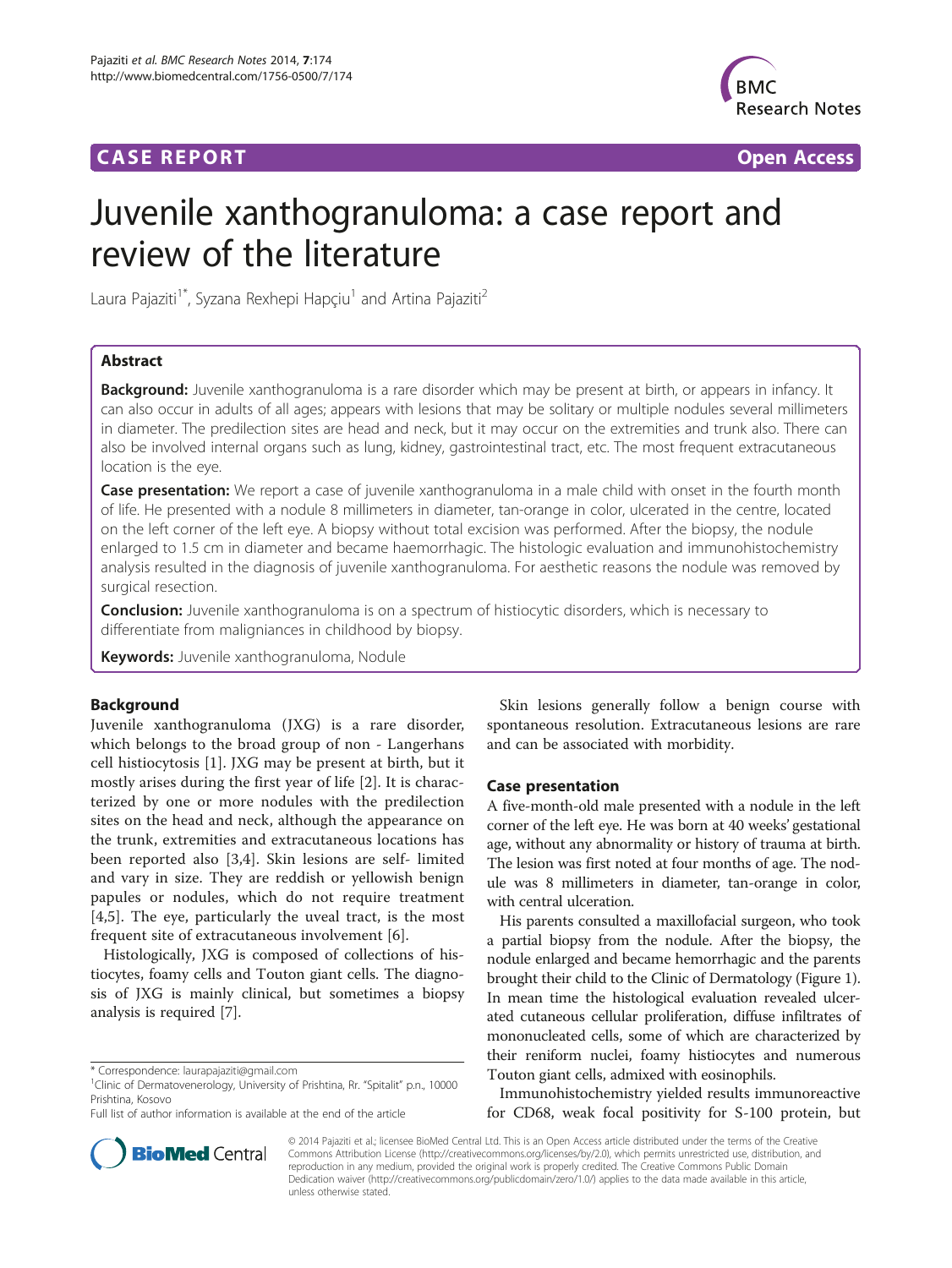<span id="page-1-0"></span>

Figure 1 The enlarged nodule after partial biopsy.

negative for Langerin. These results confirmed that the histiocytes are non-Langerhans cells.

After the diagnosis was made, the child was treated by an ophthalmologist, and examination was within normal limits.

## **Discussion**

JXG is a benign cutaneous fibrohistiocytic lesion and a type of granulomatous process [\[3](#page-2-0)]. Even though the etiology is unknown, it is believed to result from disordered macrophage response to the nonspecific injury [[6](#page-2-0)]. The main clinical feature is papulonodular lesion, tan – orange in color and several millimeters in diameter, which may be single or multiple. The predilection sites of occurence are the skin of head and neck, but these papulonodular lesions may occur on the trunk and extremities also. The eye is the most frequent extracutaneous location of JXG. Ocular involvement may occur without concomitant skin involvement. 0.5% of patients with cutaneous JXG are reported with ocular involvement [[6,8](#page-2-0)], although in some studies it is reported a higher incidence [\[6](#page-2-0),[9\]](#page-2-0). Children with multiple skin lesions and those who are younger than 2 years are at greater risk for ocular involvement [[3,6](#page-2-0)]. Other extracutaneous locations of JXG are the lung, heart, gastrointestinal system, central nervous system, adrenal gland, pituitary gland, bones, bone marrow, and kidney.

JXG was reported by H.G. Adamson in 1905 [[10](#page-2-0)] and named in 1954 describing the appearance of cells under microscope [[11\]](#page-2-0). In about 10% of cases may be present at birth, but mainly affects infants and small children. According to Zimmerman 64% of cutaneous lesions are by age 7 months and 85% before 1 year [[6\]](#page-2-0). The appearance of multiple lesions is more frequent in children younger than 6 months [[3\]](#page-2-0), which is not our case. JXG may occur in adults of all ages too, but this onset is infrequent and tend to be more complicated [[12\]](#page-2-0).

The male to female ratio of cutaneous JXG is about 1.4:1 in children, while in adults no sex predilection exists [[12\]](#page-2-0).

Since the disease is often clinically diagnosed and not always confirmed histologically, sometimes is misdiagnosed. On the other hand, spontaneous regression of the cutaneous lesions is frequent. Therefore, the incidence of the diseased with JXG is unknown. In a survey of 122 dermatologists with an average of 12 years of practice, less than two cases per dermatologist per year were reported [[12](#page-2-0)].

The diagnosis of JXG is mainly based on characteristic clinical features. The clinical differential diagnosis includes spitz nevi, mastocytomas and dermatofibromas [\[1](#page-2-0)].

The confirmation of clinical diagnosis can be made by skin biopsy.

Characteristic histologic findings in JXG are: dense dermal histiocytic infiltrate and Touton Giant cells which are multinucleated, with homogeneous eosinophilic cytoplasmic center and xanthomatization in the periphery [\[7](#page-2-0)].

Immunohistochemistry has an important role in the differential diagnosis between Langerhans cell histiocytosis (LCH) and JXG [\[3\]](#page-2-0). JXG lesions usually label strongly with markers CD68, factor XIIIa and often anti CD4 [[13,14](#page-2-0)]. S-100 protein immunoreactivity, which is a marker for the diagnosis of LCH, is typically absent [\[13,14](#page-2-0)]. In most cases with JXG, S-100 protein was non reactive, but scattered cells may show weak cytoplasmic reactivity, unlike the more diffuse and intense reaction of Langerhans cells [[15\]](#page-2-0). According to Dehner, neither factor XIIIa negativity, nor S-100 positivity should preclude the diagnosis of JXG [[1\]](#page-2-0).

## Conclusions

JXG is self-limited disorder and skin lesions usually resolve spontaneously. Treatment is required on those with extracutaneous involvement, who may have increased morbidity. Sometimes the excision is